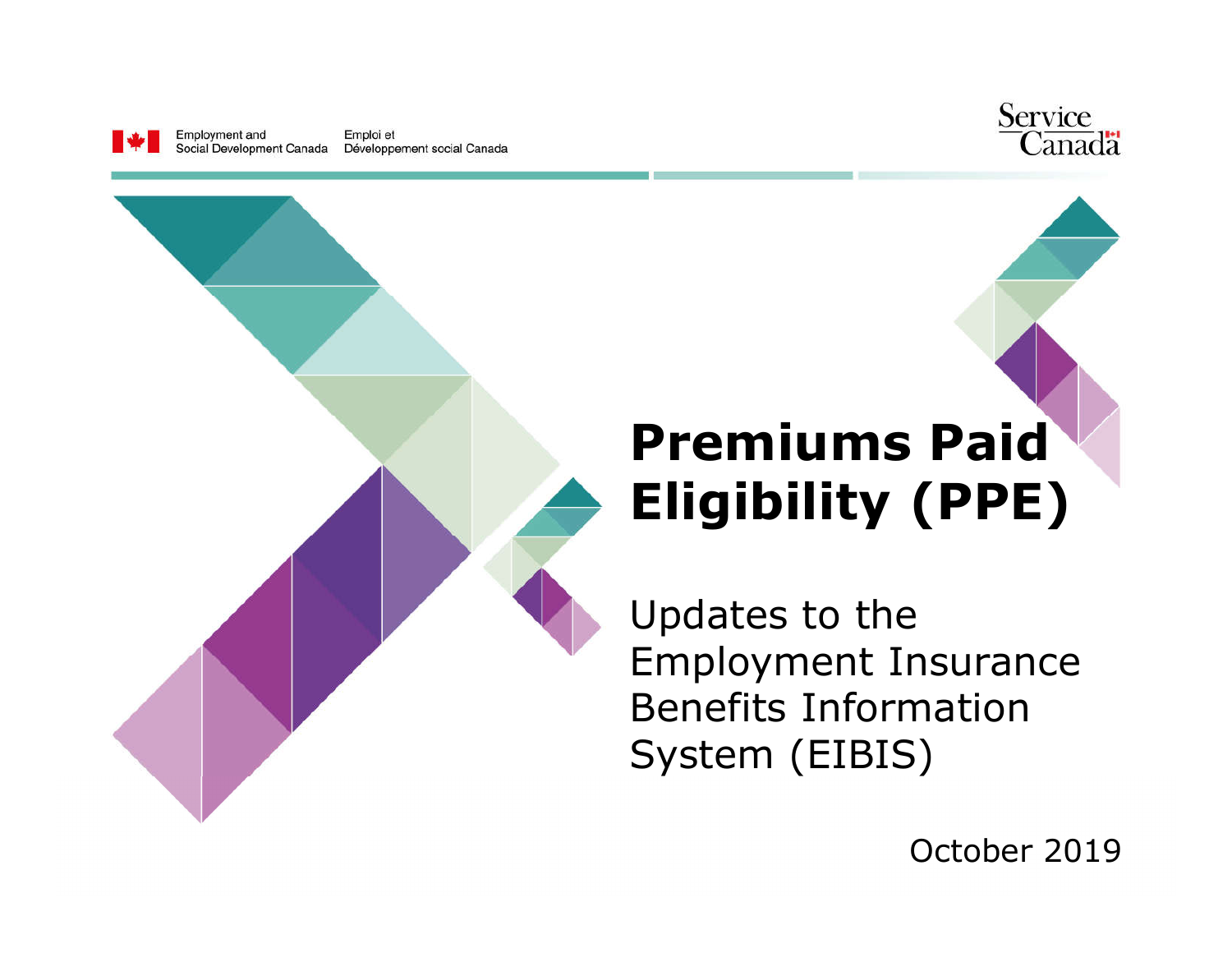### **Context**



Changes to the EI Act (EIA) introduced in Budget 2017 give more flexibility to serve clients under EI Part II by expanding eligibility to the program.

Under new Premiums Paid Eligibility (PPE) rules, individuals who have contributed EI premiums in at least 5 of the last 10 calendar years are eligible to receive EI Part II Employment Benefits.

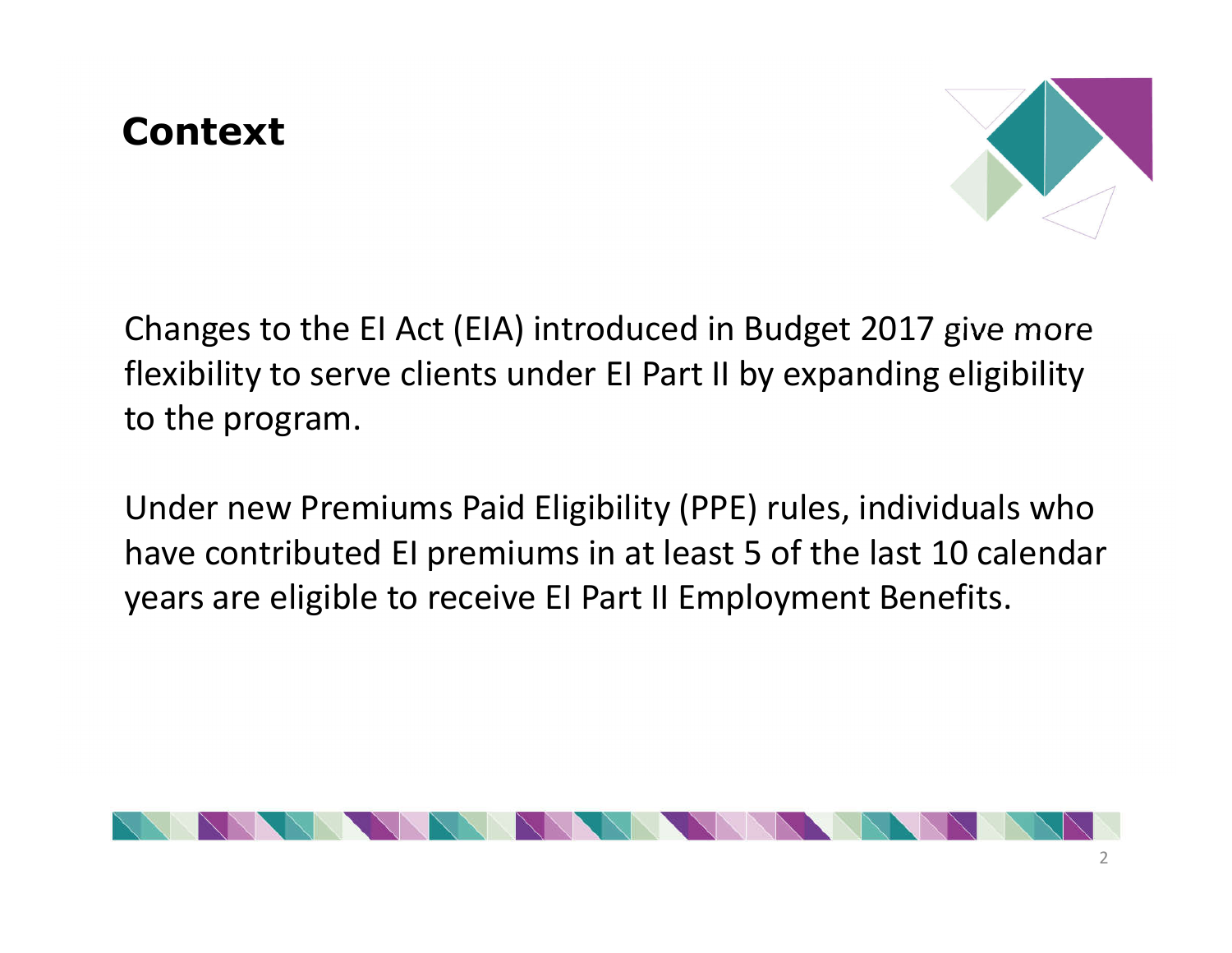## **New definition of insured participant**



For the purpose of determining EI Part II eligibility, the definition of an Insured Participant is being changed to a person who is:

- **Active EI Claimant:** An unemployed person for whom an EI benefit period is established.
- **Former EI Claimant:** An unemployed person whose EI benefit period has ended within the previous 60 months.
- **PPE:** An unemployed person who paid EI premiums in at least 5 of the last 10 calendar years that did not entitle the person to a refund\*.

\* If the person made less than \$2000 in earnings in a year, any EI premiums that they would have paid, would be reimbursed.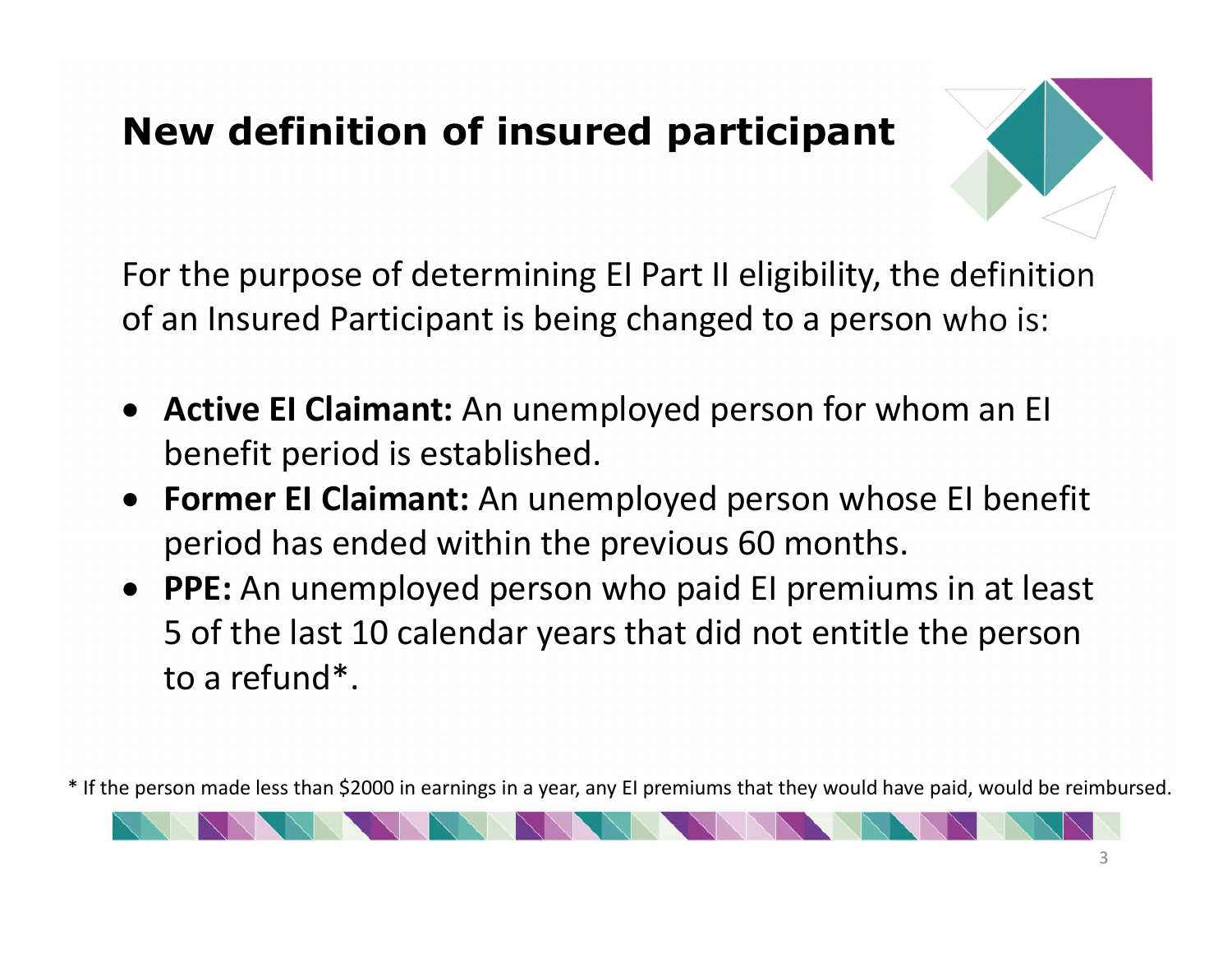# **Confirming EI premiums paid**



- Tax data is used to confirm that EI premiums were paid in a given calendar year.
- Based on a valid Social Insurance Number (SIN) and date entered in EIBIS, ESDC will confirm eligibility based on available tax data.
- Tax data is transferred to ESDC twice a year
	- September Initial data for the previous tax year
	- December Updated data for the previous tax year
- **There is no direct connection to CRA databases from EIBIS**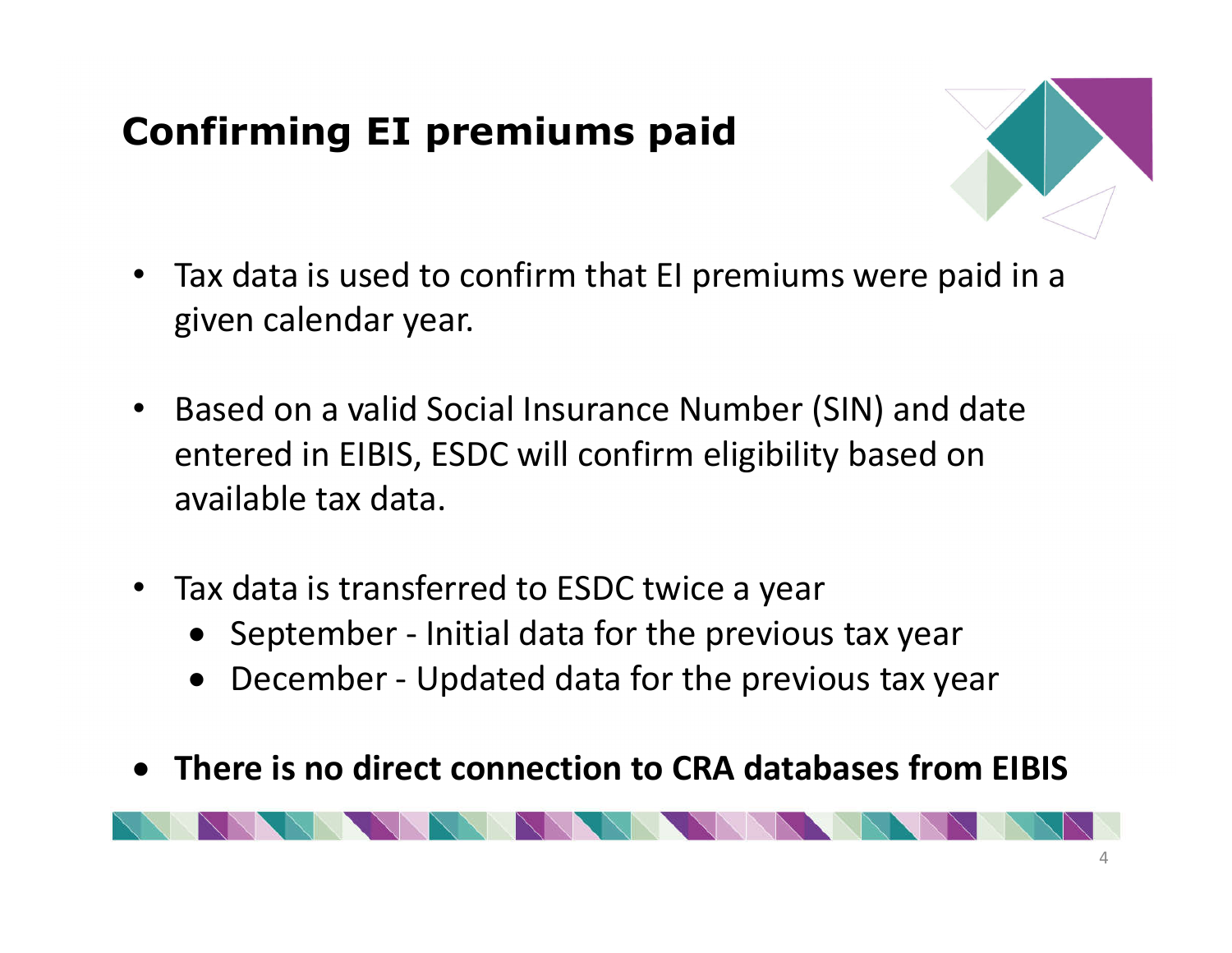

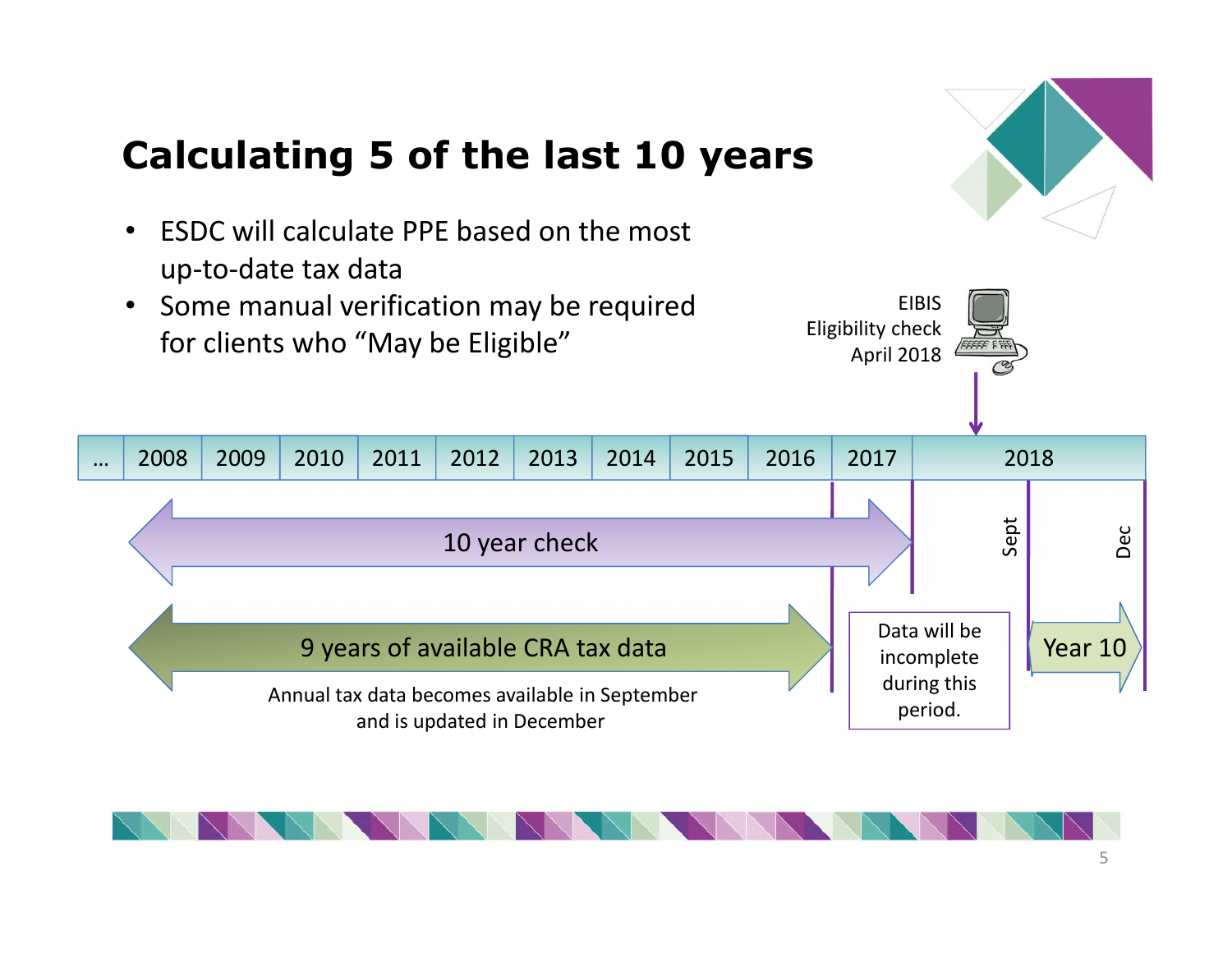#### **Manual verification of the 5th year**



- A client "May be Eligible" if the system has confirmed 4 years using the available tax data.
- $\cdot$  In this case, a manual check of the 5<sup>th</sup> year may be required by the counselor.
- Counselors may verify the  $5<sup>th</sup>$  year using:

|                       | Last Name:                           | <b>First Name:</b>                                                                                           |
|-----------------------|--------------------------------------|--------------------------------------------------------------------------------------------------------------|
| $\checkmark$ Pay stub | <b>Unknown</b>                       | <b>Unknown</b>                                                                                               |
| $\times$ ROE          | El Part II Eligibility:              |                                                                                                              |
|                       | May be eligible                      |                                                                                                              |
|                       | Reason:                              |                                                                                                              |
|                       |                                      | Previous tax year information is not currently available to determine the client's premiums paid eligibility |
|                       |                                      |                                                                                                              |
|                       |                                      |                                                                                                              |
|                       |                                      |                                                                                                              |
|                       | $\blacktriangleright$ Client Details |                                                                                                              |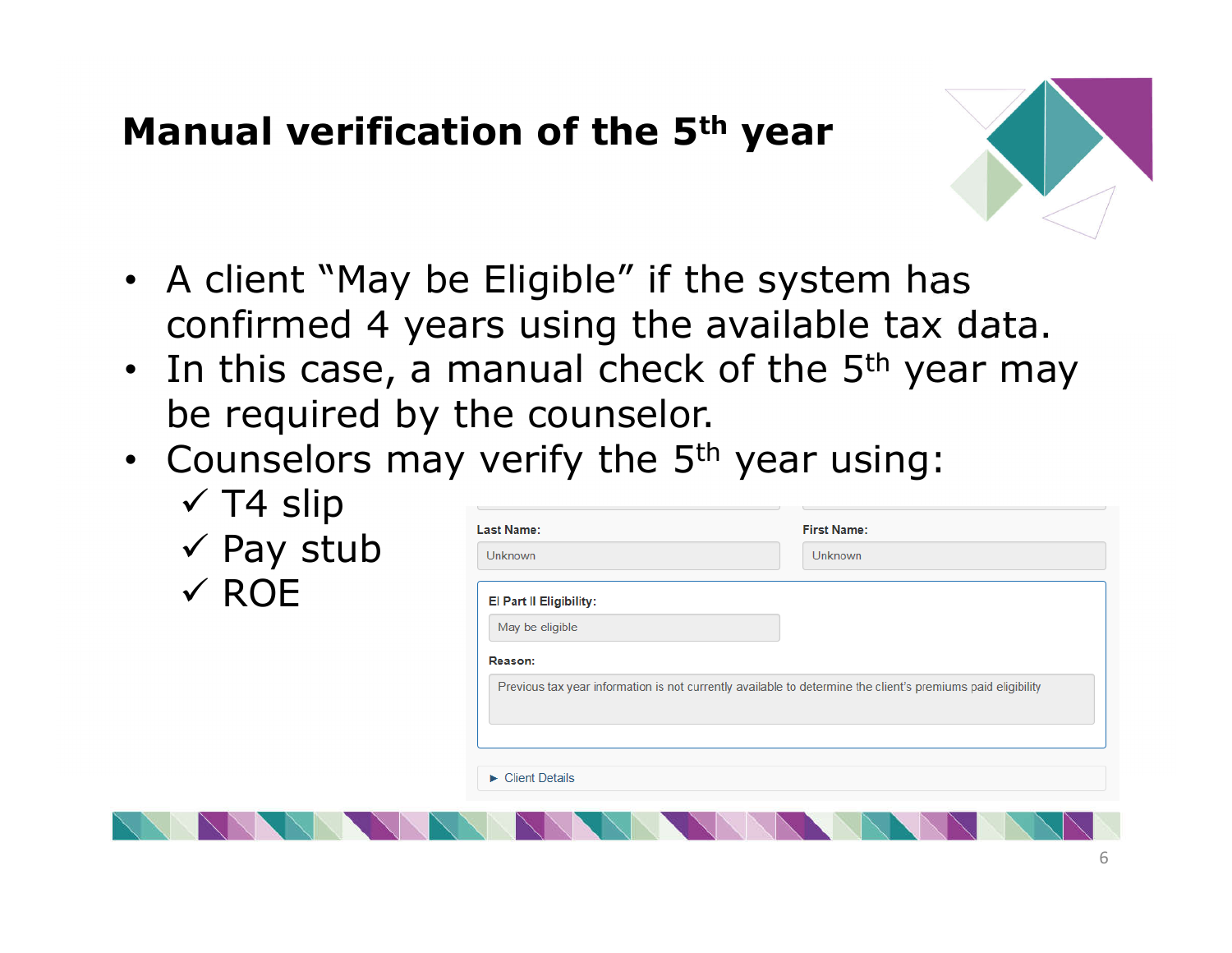• "May be" PPE eligible clients who have never claimed EI will display no personal information in EIBIS

Client Information 6

• Only the SIN will be displayed

| SIN:                                                       | <b>Information Technology Centre:</b> |
|------------------------------------------------------------|---------------------------------------|
| $-2 - 1661$                                                | Belleville                            |
| <b>Last Name:</b>                                          | <b>First Name:</b>                    |
| Unknown                                                    | <b>Unknown</b>                        |
| El Part II Eligibility:                                    |                                       |
| May be eligible                                            |                                       |
| Reason:                                                    |                                       |
| <b>v</b> Client Details<br><b>Address Line 1:</b>          |                                       |
| <b>Unknown</b><br><b>Address Line 2:</b><br><b>Unknown</b> |                                       |
| <b>Address Line 3:</b>                                     |                                       |
| <b>Unknown</b>                                             |                                       |
| Date of Birth:                                             | <b>Telephone:</b>                     |
| <b>Unknown</b>                                             | Unknown                               |
| Gender:                                                    | Language:                             |
| <b>Unknown</b>                                             | <b>N/A</b>                            |
| <b>Service Canada Centre:</b>                              |                                       |



 $\overline{a}$